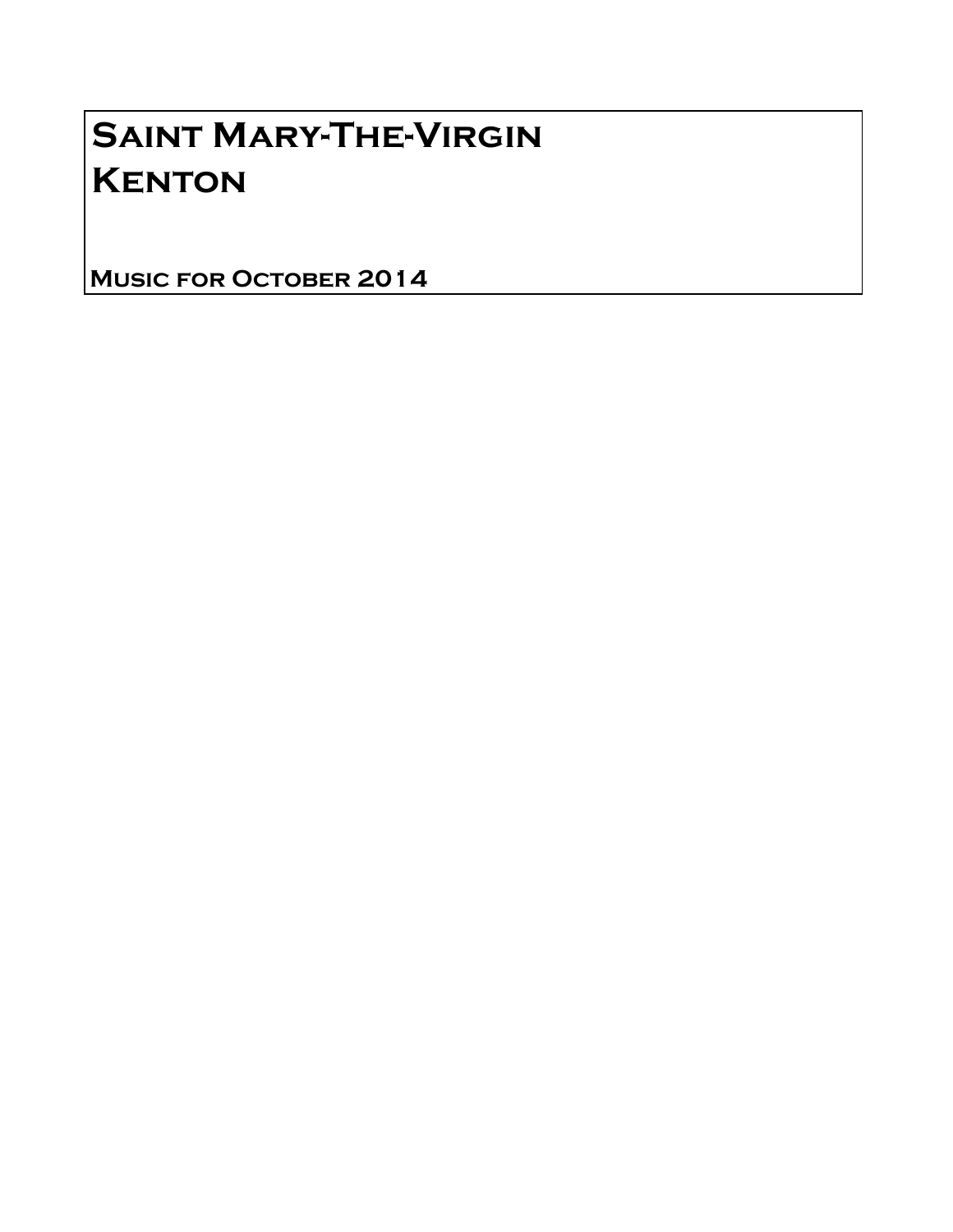| <b>5th October</b>                                                                       | <b>Ordinary Time XXVII</b>                           |                                                                                                                                                                               |
|------------------------------------------------------------------------------------------|------------------------------------------------------|-------------------------------------------------------------------------------------------------------------------------------------------------------------------------------|
| Introit<br><b>Responsorial Psalm</b><br>Gradual<br>Offertory<br>Communion<br>Recessional | 362<br>Page<br>441 (t57)<br>204 (t295)<br>308<br>346 | Glorious things of thee are spoken<br>First setting<br>Pray that Jerusalem may have<br><b>Blessed City, Heavenly Salem</b><br>Thee we adore<br>City of God, how broad and far |
|                                                                                          | Setting                                              | <b>Belmont Mass</b><br>K, G & C to Merbecke                                                                                                                                   |
|                                                                                          | At communion                                         | Keep watch with me                                                                                                                                                            |
| 12th October                                                                             | <b>Harvest Festival</b>                              |                                                                                                                                                                               |
| Introit<br><b>Responsorial Psalm</b><br>Gradual<br>Offertory<br>Communion<br>Recessional | 259<br>Page<br>260 (t178)<br>263<br>276<br>262       | Come ye thankful people come<br>First setting<br>Fair waved the golden corn<br>All creatures of our God and King<br>Bread of heaven<br>We plough the fields and scatter       |
|                                                                                          | Setting                                              | Mass of St Gregory                                                                                                                                                            |
|                                                                                          | At communion                                         | Lord, your Word's our heavenly bread                                                                                                                                          |